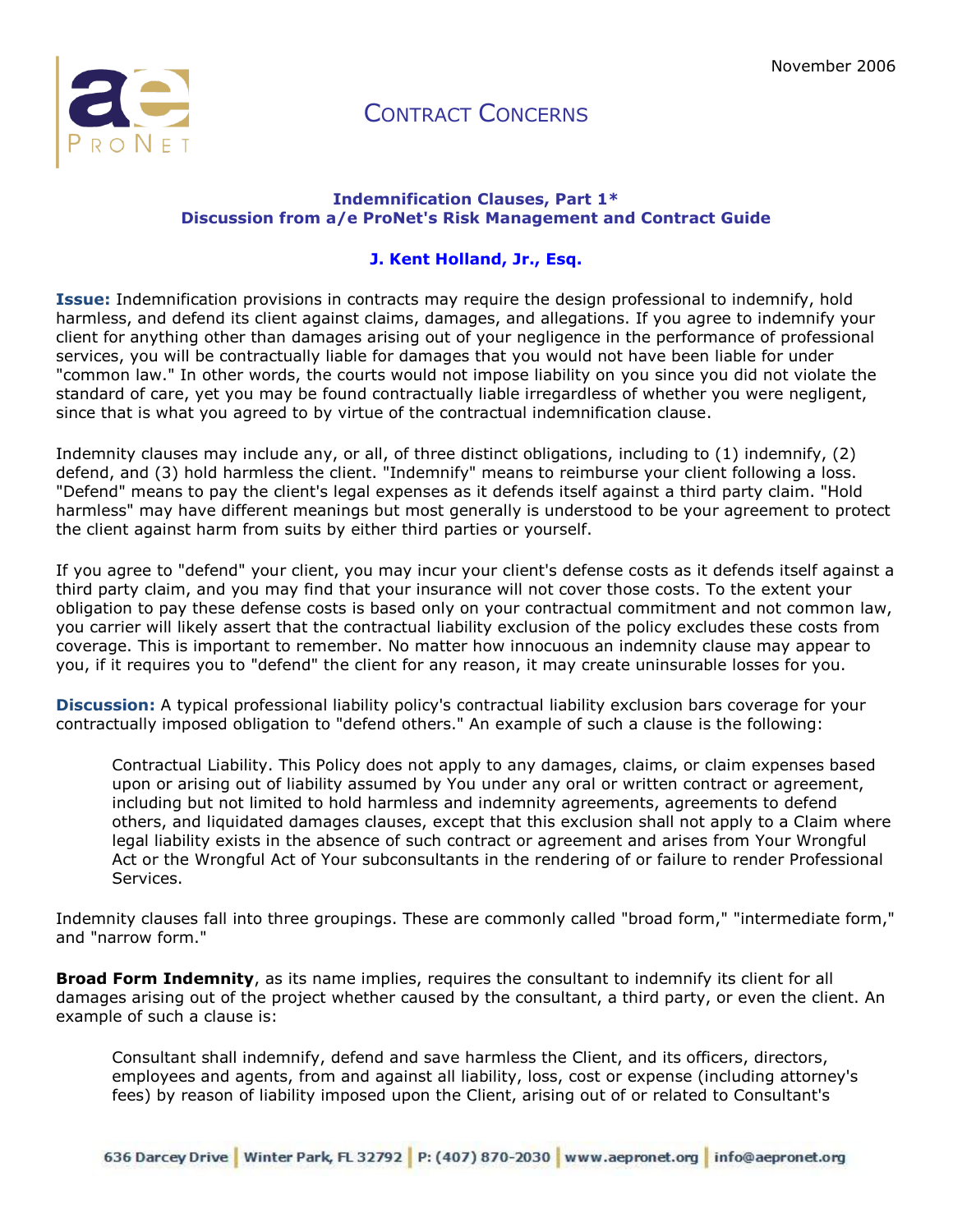

services, whether caused by or contributed to by the Client or any other party indemnified herein, unless caused by the sole negligence of the Client.

By the terms of this clause, you will indemnify your client for damages arising from your acts—regardless of whether those acts and omissions are negligent. By placing the word "negligence" after the other terms, it does not modify them but rather stands alone as a separate basis for indemnity.

Notice that this clause requires you to "defend" the owner against claims. This type of "defense" obligation is barred from coverage pursuant to the contractual liability exclusion of your policy. The language also requires that you indemnify the client for mere "allegations" without regard to whether or not there is negligence.

To trigger your indemnification obligation pursuant to this clause, there need only be a mere allegation that damages arose from your "professional services." Indemnification obligations not related to negligence are not covered by your policy.

Beware that the limited contractual liability coverage afforded by the typical professional liability policy is not intended by the carrier to respond to the kind of contractual obligations imposed upon you by the above-quoted contract language. You should seek to strike language requiring you to provide contractual liability coverage. If the client will not agree to strike it, then at a minimum the language should be amended to indicate that only limited contractual liability coverage is provided—meaning that your policy will contain an exclusion that provides a limited clarification of the contractual liability exclusion.

**Intermediate Form Indemnity** also shifts much risk to the consultant—but not as drastically as the broad form. It may state, for example, that the consultant will indemnify the client for all damages caused "in whole or in part" by the consultant. This language can be deceptively subtle. Many, if not most, courts interpret it to mean that if the consultant even slightly contributed to causing the damages, it will be required to indemnify the client for ALL of the damages, including those caused by the client's negligence. An example of such a clause is as follows:

The Architect shall indemnify and hold harmless the Owner for all damages, losses, or claims that arise as a result, in whole or in part, from the negligence, or error, omissions, or failure to perform by the Architect, his employees, his agents, or his Consultants.

This is an exceptionally bad clause. It is interpreted by courts to require the design professional to indemnify the owner for 100 percent of the damages incurred by the owner even if caused only in part (e.g., less than 1%) by the design professional. This is an unreasonable term and condition. It creates uninsurable risk for the design professional. Only the damages caused by the negligence of the design professional would be covered by the insurance.

**Narrow Form Indemnity** requires the consultant to indemnify its client only to the extent that damages are caused by the consultant's negligence. Of the three forms of indemnity, this is obviously the most reasonable. An example is as follows: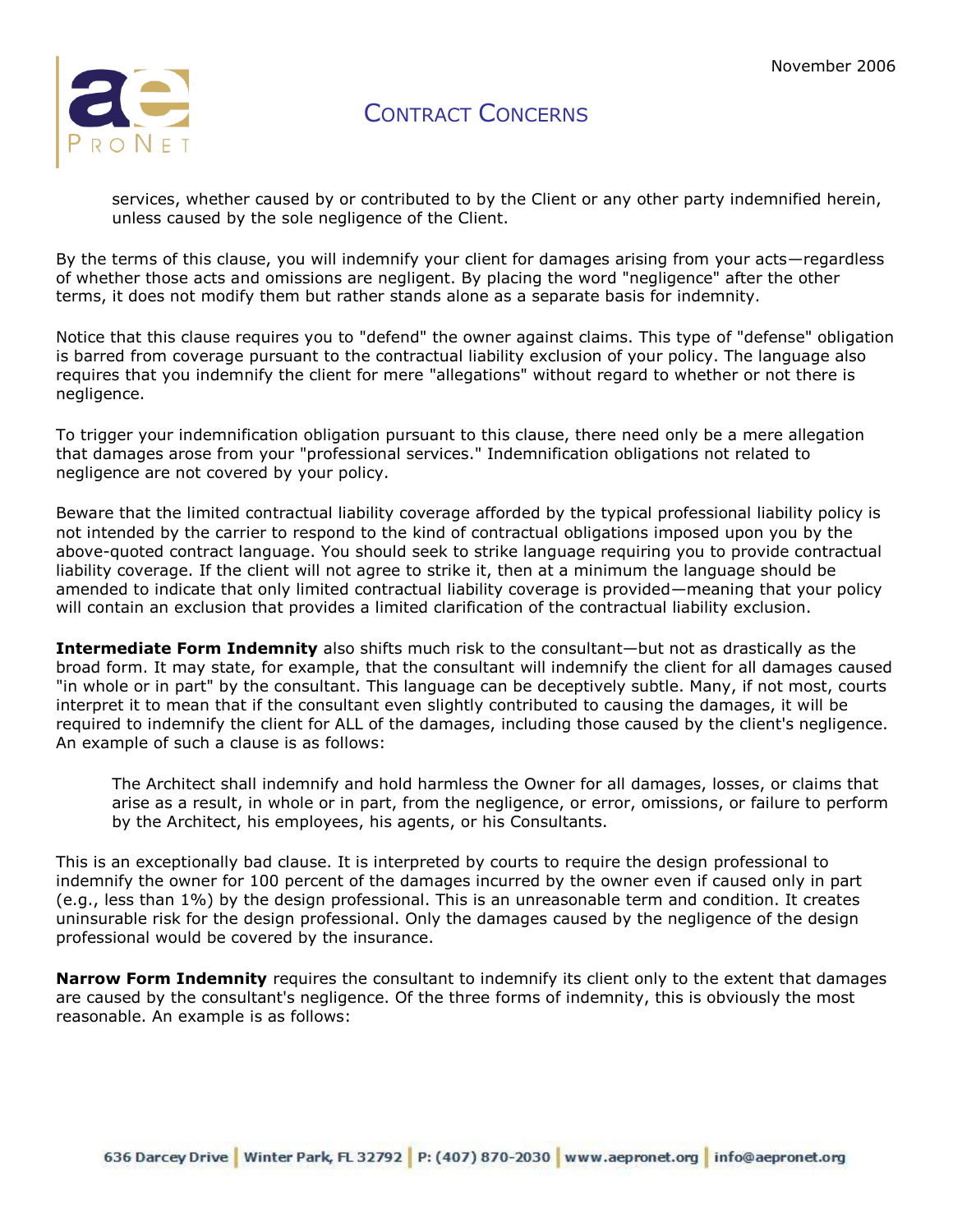

Consultant shall indemnify the client for damages arising out of the performance of professional services, but only to the extent caused by the negligent acts, errors or omissions of the Consultant.

Keep in mind that consultants' professional liability policies are intended to respond only to damages caused by the negligence of the insured design professional. Exclusions in the policy generally bar coverage for contractual liability in which the consultant has assumed liability it would not have had under common law because it performed services negligently.

Beware of owner-generated clauses that initially may appear to provide negligence-based indemnity but in reality go further. Consider, for example, the following clause:

Design Professional shall indemnify and hold harmless the Owner from any and all claims, damages, suits, and expenses caused by or arising out of the acts, omissions, errors or negligence of the Design Professional.

Because "negligence" is placed at the end of the phrase, it stands alone and does not modify the terms "acts," "errors," or "omissions." As a result, the design professional could be required to indemnify its client for damages arising out of even non-negligent errors and omissions. To remedy this situation, the clause could be amended to read: "…arising out of the negligent acts, omissions or errors of the Design Professional." The key is to place the adjective "negligent" in front of the balance of the words.

A similar situation occurs in the following indemnity provision:

Design Professional shall indemnify and hold harmless the Owner for all claims and damages arising out of the performance of professional services on this Project.

This clause could be appropriately revised by inserting the adjective "negligent" in front of "performance" so that the revised clause reads: "…arising out of the negligent performance of professional services on this Project."

**Conclusion:** Carefully review the language of the contract's indemnity provision and remove any requirement that you "defend" your client in litigation. A requirement that you "defend" the client creates potentially uninsurable liability. In contrast to indemnification, which occurs after the fact and reimburses the client for its expenses, "defense" of the client requires you to expend money during the course of litigation before your liability has been determined.

Revise indemnity provisions to ensure that you indemnify the client only to the extent of damages caused by your negligence or the negligence of others for whom you are legally responsible. If the indemnity provision contains the language "in whole or in part," negotiate revised language stating that you are liable "only to the extent" of damages arising from your negligence.

The "contractual liability exclusion" in the professional liability policy states that there is no coverage for liability that you assume by contract that you would not have had at common law in the absence of the contract language. In other words, if you were negligent, your insurance covers you and the contractual liability is not an issue. If, however, you were not negligent, and the basis for the client's recovery against you is the contractual indemnification obligation, you have no coverage for that loss.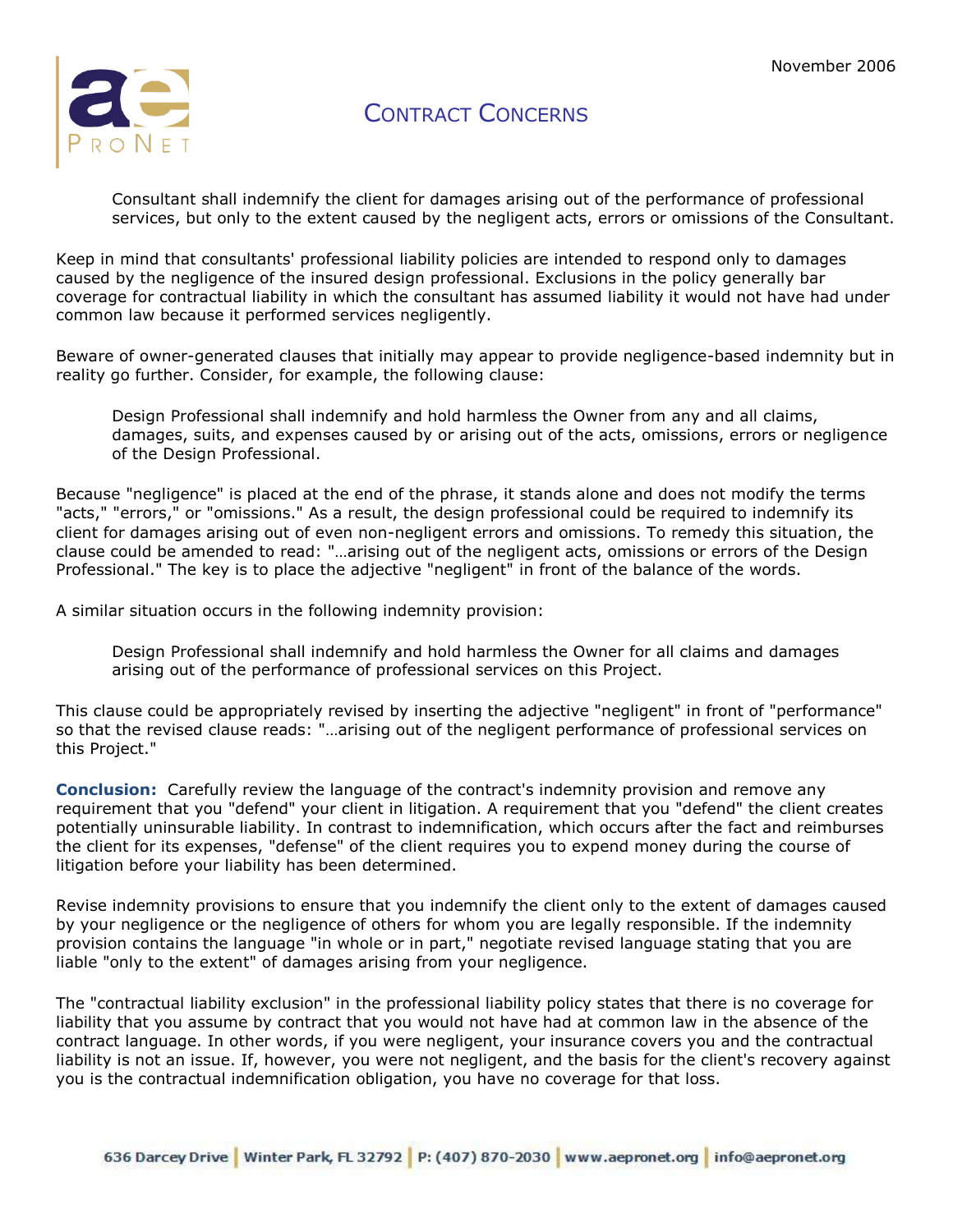

Pursuant to principles of common law, the design professional is legally responsible for its negligence, including a duty to indemnify its client for damages arising out of the design professional's negligence. A project owner, consequently, is adequately protected by common law even in the absence of any contract language specifically adding indemnification provisions. If you must have an indemnity clause, be sure it allocates risk to the parties in the best position to control and manage the risk. Consider the following:

Consultant agrees to indemnify and hold harmless Client from and against any liabilities, damages, and costs arising out of the death or bodily injury to any person or the destruction or damage to any property, to the extent caused, during performance of services under this Agreement, by the negligent acts, errors and omissions of the Consultant or anyone for whom Consultant is legally responsible, subject to the limitations set forth in the Limitation of Liability article of this Agreement.

EJCDC E-500 (2002 Ed.) provides at Article 6.10.D for mutual indemnification for damages arising out of negligence, and specifically limits the indemnification to the percentage share of the indemnifying party's negligence.

Percentage Share of Negligence. To the fullest extent permitted by law, a party's total liability to the other party and anyone claiming by, through, or under the other party for any cost, loss, or damages caused in part by the negligence of the party and in part by the negligence of the other party or any other negligent entity or individual, shall not exceed the percentage share that the party's negligence bears to the total negligence of Owner, Engineer, and all other negligent entities and individuals.

A mutual indemnification provision creating mirror image obligations for the parties may seem more reasonable, and may result in more reasonable treatment by the project owner when negotiating the terms and conditions. Consider the following mutual indemnification provision from a manuscript contract:

Subject to the foregoing provisions, the Consultant agrees, to the fullest extent permitted by law, to indemnify and hold harmless the Client, its officers, directors, employees and agents from and against any liabilities, damages and costs (including reasonable attorneys fees and costs of defense) arising out of the death or bodily injury to any person or the destruction or damage to any property, to the extent caused, during the performance of Services under this Agreement, by the negligent acts, errors or omissions of the Consultant or anyone for whom the Consultant is legally responsible, subject to any limitations of liability contained in this Agreement. The Client agrees, to the fullest extent permitted by law, to indemnify and hold harmless the Consultant, its officers, directors, employees and agents from any liabilities, damages and costs (including reasonable attorneys fees and costs of defense) to the extent caused by the negligent acts, errors or omissions of the Client, the Client's contractors, consultants or anyone for whom Client is legally responsible.